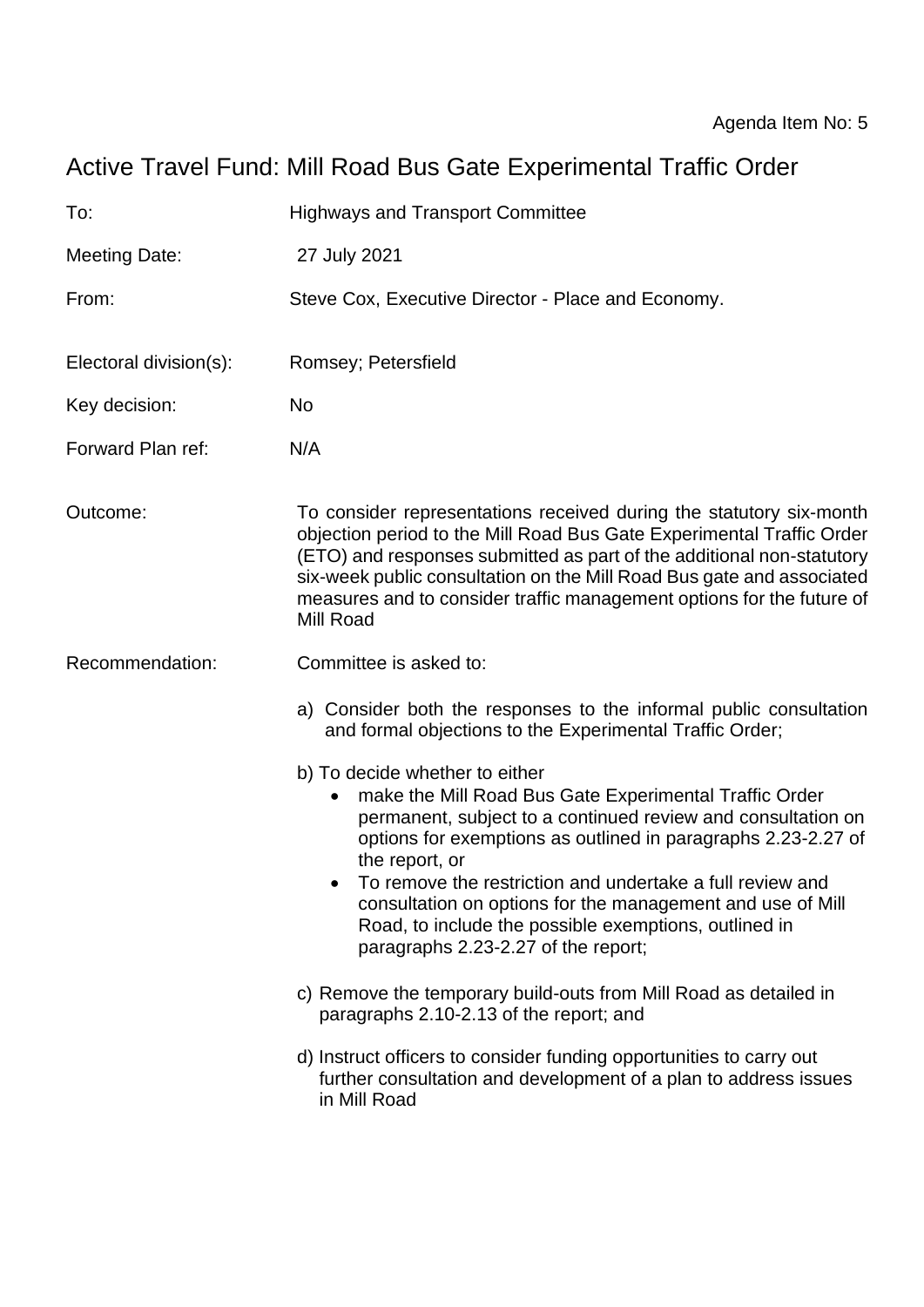Officer contact:

Name: Brian Stinton<br>Post: Team Leader

Post: Team Leader, Major Infrastructure Delivery, Highways<br>
Email: Brian.Stinton@cambridgeshire.gov.uk

Brian.Stinton@cambridgeshire.gov.uk

Tel: 01223 728330

Member contacts:

Names: Councillor Peter McDonald/Councillor Gerri Bird

Post: Chair/Vice-Chair

Email: [Peter.McDonald@cambridgeshire.gov.uk](mailto:Peter.McDonald@cambridgeshire.gov.uk) / [Gerri.Bird@cambridgeshire.gov.uk](mailto:Gerri.Bird@cambridgeshire.gov.uk)

Tel: 07912 669092 / 01223 425595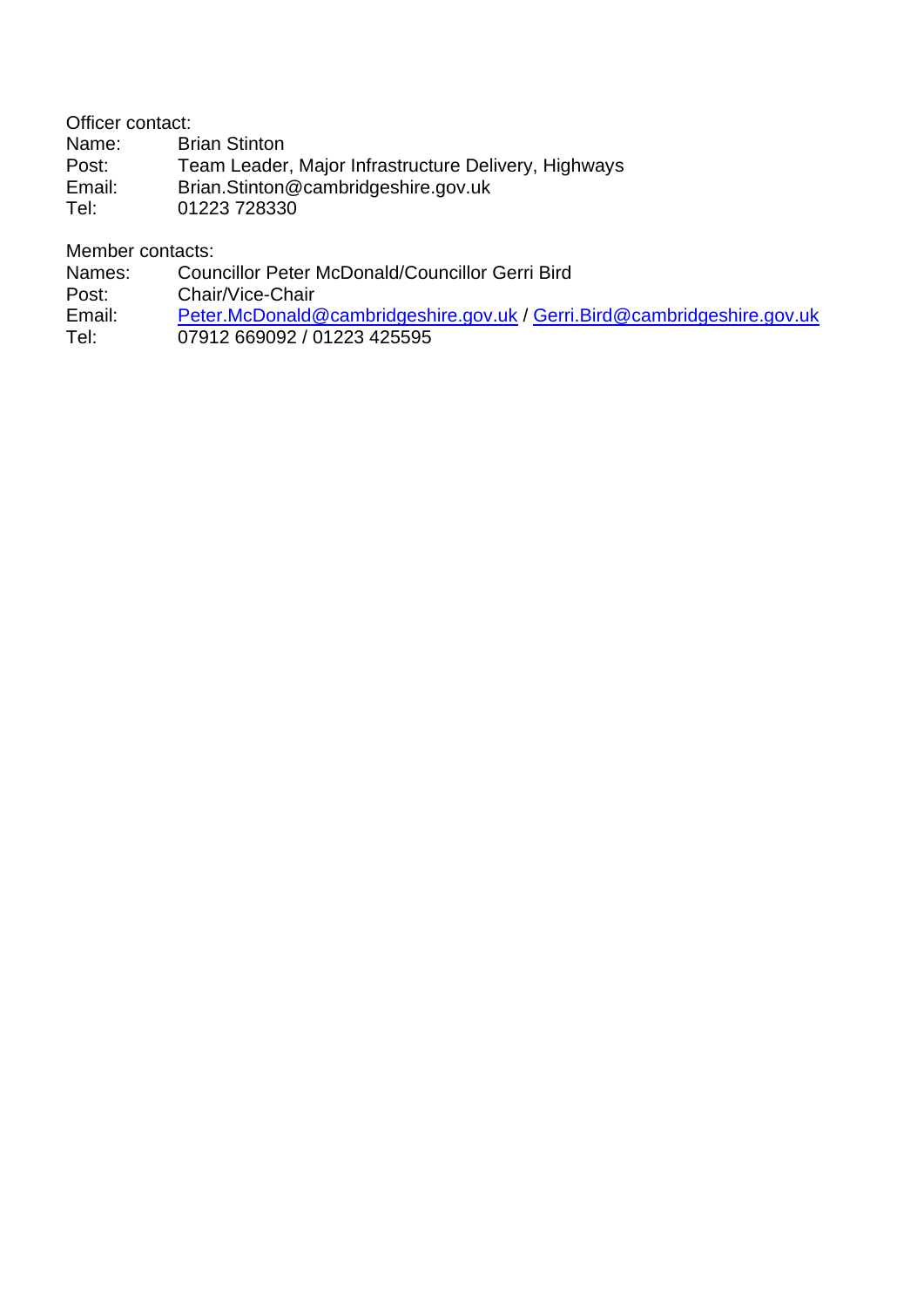# 1 Background

- 1.1 On the 9th of May 2020, the Government announced that an Emergency Active Travel Fund (EATF) of £250M was being made available for authorities in England. This fund would be used to deliver pop-up cycle lanes, wider pavements that allow for social distancing, safer junctions and cycle and bus-only corridors to enable a greener recovery from the pandemic. More information on the EATF criteria is on the government website: [\[http://tiny.cc/bxlxtz\]](http://tiny.cc/bxlxtz).
- 1.2 The Cambridgeshire and Peterborough Combined Authority (CPCA) requested that Cambridgeshire County Council and Peterborough City Council develop proposals for temporary and experimental measures and agreed to forward fund work by the Councils to help achieve the tight deadlines involved in the Tranche 1 programme that required the delivery of measures to be completed within eight weeks from receipt of funding.
- 1.3 A range of ideas were put forward by County, City and District officers and Members that could meet the criteria and tight timescales for the delivery of Tranche 1 schemes. Amongst the schemes suggested were measures to address issues on Mill Road, Cambridge.
- 1.4 Mill Road is an east-west route linking the city's ring road, (A1134) (Brooks Road/Perne Road) and the city centre at East Road/Gonville Place. It passes over a railway line via a bridge, approximately halfway along its length. Over significant lengths of the route the footways and carriageway are of limited width. The road sits within the Mill Road Conservation Area. The road has a mix of commercial and residential properties and is renowned for its independent shops. Its many side streets are predominantly residential. Its 'High Street' feel is often considered unique within Cambridge and together with its close proximity to the city centre means there is a high level of activity in the area. Many residents and visitors choosing to walk or cycle along the road, mixing with vehicular traffic using the road for both access and as a through route. Cambridge train station is also located a short distance away and attracts further traffic.
- 1.5 Before the outbreak of the COVID 19 pandemic, the road's use as an alternative route to the ring road for through traffic, combined with local use and the volume of cyclists and pedestrians caused significant congestion at times, resulting in concerns over road safety and air quality. This high volume of traffic often causes conflict between motorised vehicles and pedestrians/cyclists resulting in an unpleasant environment for all.
- 1.6 Snap shots of average daily traffic flows from late 2019 and January and February 2020 (pre-lockdown) indicated that around 12,000 motor vehicles per day were using the western part of Mill Road and around 8,000 were using the eastern part. At the same times approximately 3,000 cycles and 5,500 pedestrians were counted on the western section and 1,600 cycles and 1,700 pedestrians were recorded on the eastern section.
- 1.7 Along with the general issues arising from the high levels of activity from mixed user groups, the geometry of the street presented significant difficulties in social distancing during the pandemic. Following discussions with local Councillors, a proposed Bus Gate at Mill Road Bridge was agreed as a way forward to remove through traffic and create additional space for pedestrians and cyclists to be able to safely socially distance. The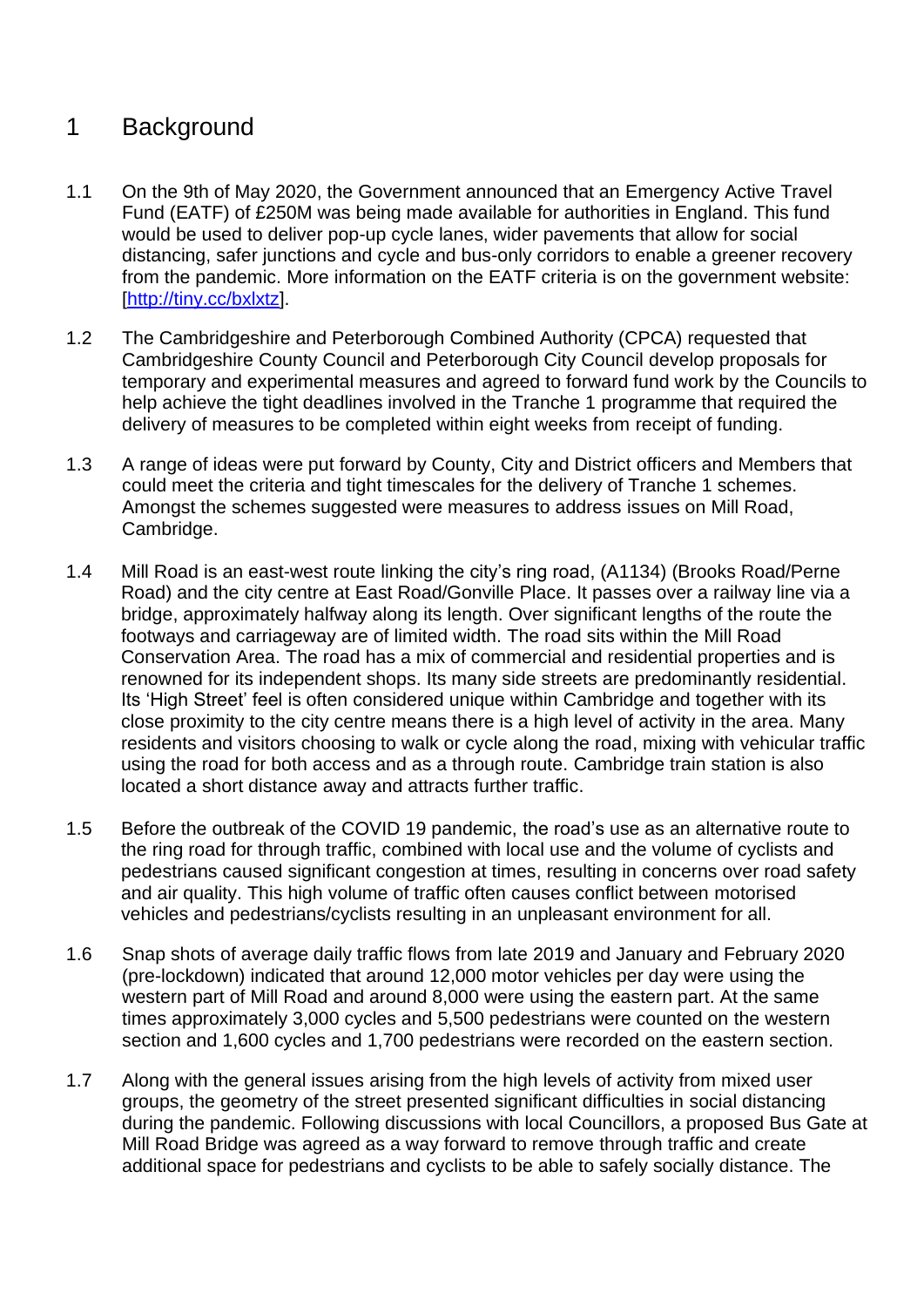scheme was confirmed following some technical work to assess options and stakeholder engagement to ensure the scheme design was acceptable to key partners such as the emergency services and bus operators. CamCycle was also asked to comment on the proposed design.

- 1.8 An overarching Equality Impact Assessment (EqIA) was conducted for the EATF Tranche 1 programme to ensure protected characterises were considered during the design stage for all proposals. An EqIA for the Mill Road Bus Gate scheme has been produced to support this paper and the decision to determine the future of the scheme, see Appendix 1.
- 1.9 The Mill Road Bridge Bus Gate Experimental Traffic Order (ETO) which restricts vehicular traffic over the railway bridge, except for buses, cyclists and pedestrians was included within Tranche 1 scheme proposals that were approved at the Highways and Transport Committee on 16 June 2020 [\[http://tiny.cc/txlxtz\]](http://tiny.cc/txlxtz). The order came into operation on 24th June 2020 and enforcement commenced in August following a period where offending vehicles were issue an informal warning. The ETO is supported by signage and enforced by automatic number plate recognition (ANPR) cameras. This restriction enables additional space to be given over to pedestrians and cyclists to enable better social distancing and aims to encourage more people to travel by foot or cycle instead of by car to enable a greener recovery from the pandemic.
- 1.10 An ETO is made using powers from the Road Traffic Regulation Act 1984. Like a permanent Traffic Regulation Order (TRO), it can impose restrictions on the use of the highway or on users of the highway. However, the duration for which it can run is limited to a maximum of 18 months, during which time its effects would normally be monitored before a decision is taken on whether to make it permanent. Unlike a permanent TRO, where objections are invited before the introduction of a restriction, limited consultation is undertaken prior to its introduction and formal objections are made in the first 6 months after bringing the order into operation, allowing representations and comments to be expressed based on first-hand experience. Formal objections to an ETO must be made in writing.
	- 1.11 The process for introducing Traffic Orders is defined in The Local Authorities' Traffic Orders (Procedure) (England and Wales) Regulations 1996. The process includes, prior to implementation of the order, publication of public notice and a Statement of Reasons. Some modifications were made to this legislation to expedite the process, reflecting the government's tight timescales for the introduction of measures under the Emergency Fund, but the fundamental requirements remained unchanged. Alongside the formal process, it was considered that a broader public consultation should be undertaken to elicit as wide a range of views as possible, given the potential scale of the restriction's impact.
		- 1.12 The reduction in traffic resulting from the bus gate and lockdown restrictions allowed a series of temporary build-outs to be installed using water filled barriers at various points along Mill Road to assist further with social distancing and reduce speeds. The build-outs implement priority working over short lengths of road where one flow of traffic is expected to give way to the other. They were installed at the same time as the ETO was put in place in June 2020. They do not require a traffic regulation order but need to be considered in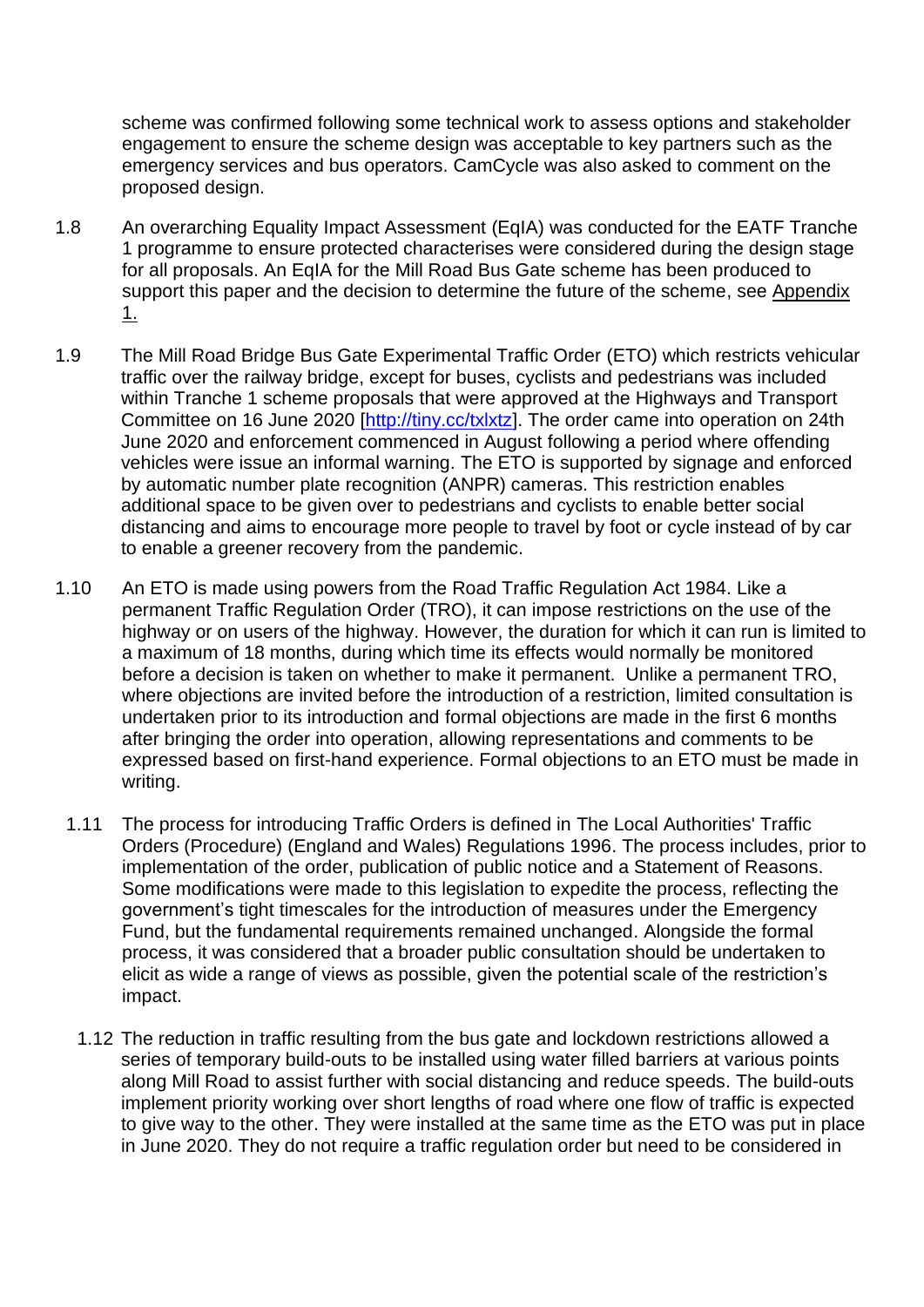the context of their purpose, their current use and benefit.

- 1.13 The Government's ambition to secure a green legacy as the country builds back from the pandemic was supported by Gear Change – a bold vision for cycling and walking, published in July 2020. Its vision states "Cycling and walking will be the natural first choice for many journeys with half of all journeys in towns and cities being cycled or walked by 2030". This ambition is strengthened by the promise of an updated Cycling and Walking Investment Strategy and commitment for further funding for sustainable travel initiatives.
- 1.14 Local transport policy through the Cambridgeshire and Peterborough Local Transport Plan (LTP) and County Council transport strategies support the importance of sustainable travel in reducing congestion, improve air quality and tackle issues of climate change. Active travel also provides significant health and wellbeing benefits.

### 2 Main Issues

2.1 This scheme was implemented under challenging and unprecedented circumstances, meeting tight timescales set by Government to react to an urgent need prompted by the global pandemic. The time-scales involved, and the pandemic itself, meant that there was no opportunity to gather specific pre-introduction data, undertake traffic monitoring and modelling to consider the impact of the scheme on Mill Road and affected routes in the area, to consider any mitigation on alternative routes against increased traffic nor undertake local stakeholder consultation. The scheme was therefore not subject to the typical level of pre-implementation technical review and stakeholder input. Whilst the restriction has been in place, traffic levels and pedestrian footfall has continued to be significantly affected by the combination of lockdown and the traffic restriction. Under these circumstances it has not been possible to attribute any impact solely to either the restriction, or the general pandemic lockdown, making a complete and objective assessment of the effects of the experimental order difficult.

#### Responses from Statutory and non-statutory consultation

- 2.2 This section of the report summarises the main issues arising from both formal responses to the ETO and feedback received from the public consultation that should be considered in determining the future of the Bus Gate ETO at Mill Road bridge.
- 2.3 Analysis of all feedback was conducted by the County Council using a framework to structure all comments into themes. Two reports were produced separating comments submitted and analysed as part of the statutory objection period (Appendix 2) and nonstatutory public survey (Appendix 3).

#### Comments received during the statutory objection period

2.4 In the formal objection period following the implementation of the order on 24<sup>th</sup> June 2020. 668 representations from 577 respondents were made. A full analysis of the responses is included in Appendix 2. The responses included a number of recurring themes, of which the key highlights are listed in the table below, along with officer comments.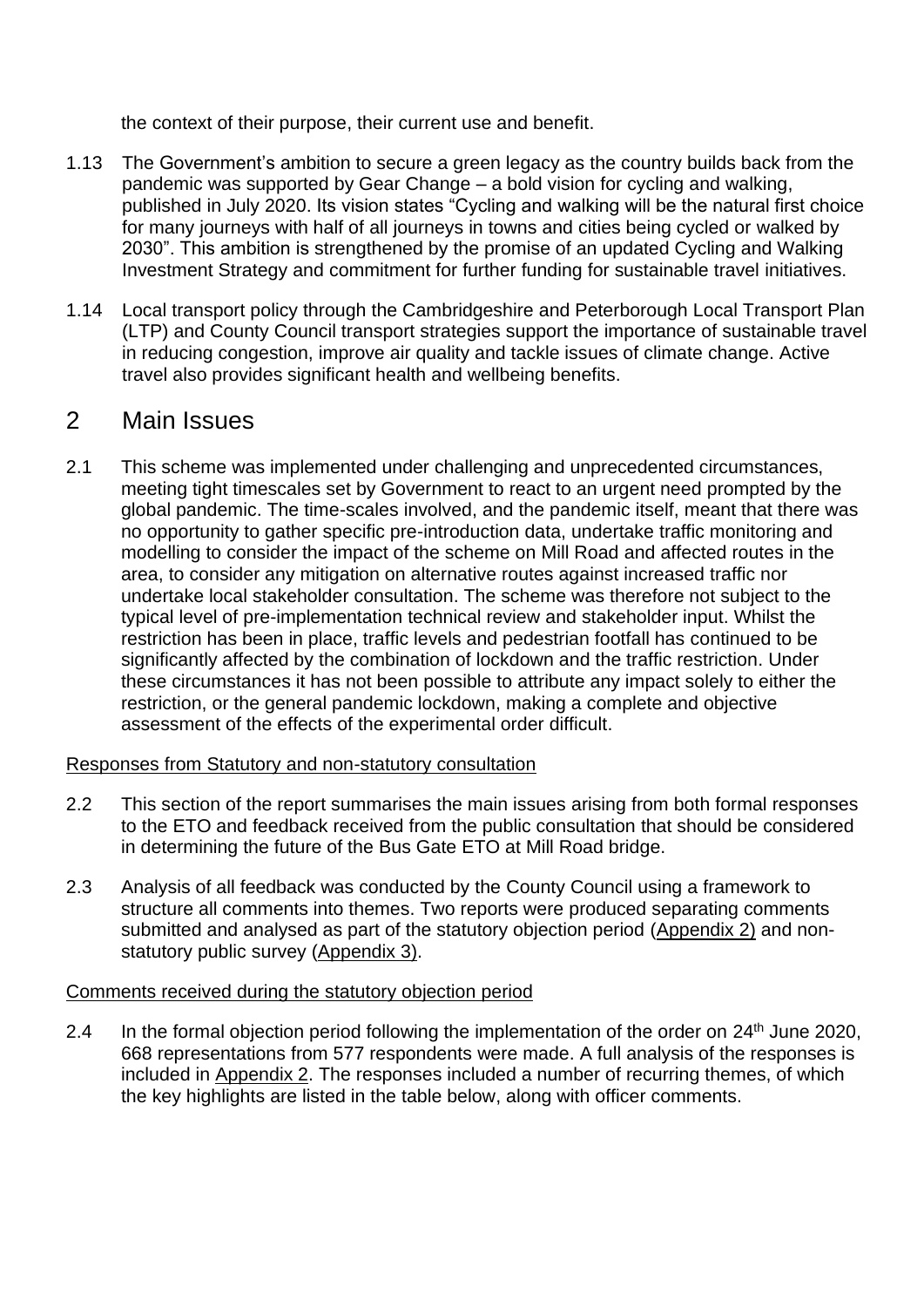| <b>Issue raised</b>                                                                                                                                                                                                                                      | <b>CCC officer response</b>                                                                                                                                                                                                                                                                                                                                                                                                                                                                                                                                                                                                                                                                                                                                                                                                                                                                                                                                                       |
|----------------------------------------------------------------------------------------------------------------------------------------------------------------------------------------------------------------------------------------------------------|-----------------------------------------------------------------------------------------------------------------------------------------------------------------------------------------------------------------------------------------------------------------------------------------------------------------------------------------------------------------------------------------------------------------------------------------------------------------------------------------------------------------------------------------------------------------------------------------------------------------------------------------------------------------------------------------------------------------------------------------------------------------------------------------------------------------------------------------------------------------------------------------------------------------------------------------------------------------------------------|
| <b>Impact on Business:</b><br>Negative impact on businesses<br>due to reduced passing trade and<br>causing long delays to deliveries.<br>Traders have provided<br>information on the impact to their<br>businesses included in the<br>submitted petition | All properties and parking in the area of Mill Road remain<br>accessible to all traffic including delivery vehicles.<br>There is very limited parking on Mill Road itself. To the<br>west of the railway, the residential areas off Mill Road are<br>covered by resident parking schemes, as is the Coleridge<br>West area to the east of the railway and south of Mill<br>Road.<br>Severing the route to through traffic does mean that<br>access to parts of the street on either side of the closure<br>has to be made via different routes which may increase<br>motor vehicle journey time and mileage.<br>Both the restriction and the pandemic have impacted on<br>the movement traffic and the level of activity. It is not<br>possible to disaggregate the impact of the ETO from the<br>impact caused by the pandemic on local businesses.<br>The Council has responded to suggestions to improve<br>signage that clarifies business are open and remain<br>accessible. |
| Impact on surrounding areas:<br>Concerns that the closure had<br>displaced traffic onto surrounding<br>residential roads, causing<br>congestion issues, a drop in air<br>quality, and an increased risk of<br>accidents                                  | It is inevitable that through traffic displaced by the closure<br>will seek alternative routes. The timescale behind the<br>restriction did not allow for any predictive modelling to be<br>undertaken. Traffic counts on a number of surrounding<br>roads have been analysed across the period of the<br>pandemic, but it is not possible to assess the exact<br>impact of increased traffic on surrounding roads as<br>COVID19 restrictions have remained in operation and<br>travel patterns have not returned to 'normal'.<br>Coldham's Lane (See paragraphs 2.15 & 2.19) and<br>Cherry Hinton Road/Hills Road are the routes for<br>displaced traffic that have been most widely stated.                                                                                                                                                                                                                                                                                     |
| <b>Accessibilities and Equalities:</b><br>Concerns that the longer routes<br>around the closure impacted<br>negatively, more on people of low<br>income and taxi users due to<br>increasing cost and time to travel<br>the longer routes.                | Travelling around the closure will result in increased<br>mileage and higher fuel costs for some road users.<br>However, this may discourage the use of some motorised<br>journeys in favour of walking and cycling. An Equality<br>Impact Assessment has been carried out for the Mill<br>Road ETO that assesses the impact on protected<br>characteristics. Overall, the negative impact is not<br>considered to be significantly different from other<br>motorised vehicle users, but it is acknowledged that there<br>will be increased mileage and fuel costs for some groups<br>that have no option but to drive or use taxis. See<br>Appendix 1.                                                                                                                                                                                                                                                                                                                           |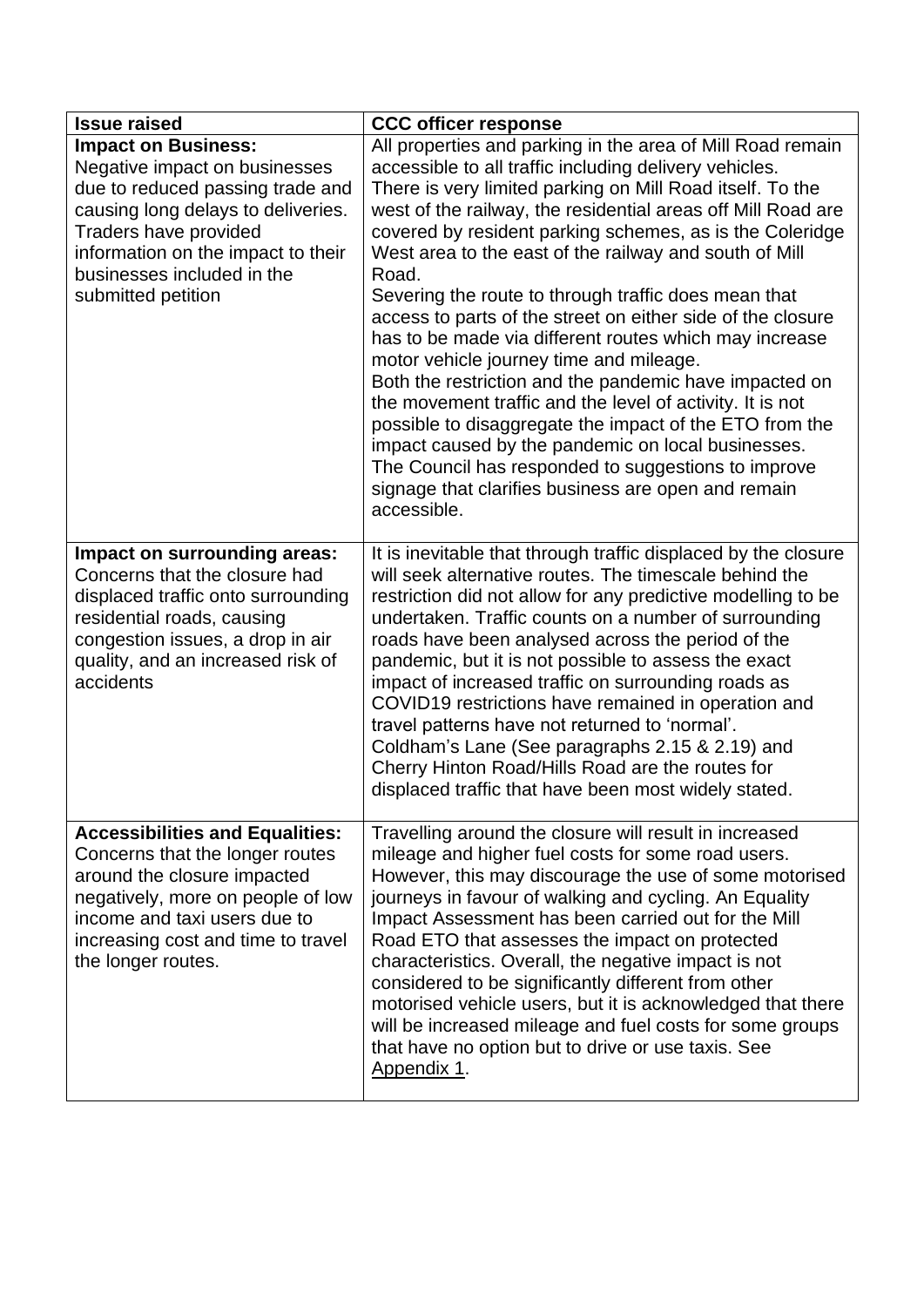| <b>Social distancing:</b><br>Concerns have been expressed<br>that social distancing was being<br>used as an excuse to close the<br>road and hinder motorised traffic<br>and the scheme did not improve<br>social distancing in the area                                                       | The Council responded to the Emergency Active Travel<br>Fund by introducing a scheme in line with government<br>criteria that provided greater opportunity to socially<br>distance with a potential legacy of a greener recovery<br>from the pandemic.<br>The published Statement of Reasons says that the order<br>was made in response to Covid-19 emergency to assist<br>with social distancing, along with avoiding danger to road<br>users, facilitating the passage of traffic (including<br>pedestrians) and reducing congestion.                                                                                                                                                                                                                                                                                                                                                                                                                                                                                                                                                                                                                                                                                                               |
|-----------------------------------------------------------------------------------------------------------------------------------------------------------------------------------------------------------------------------------------------------------------------------------------------|--------------------------------------------------------------------------------------------------------------------------------------------------------------------------------------------------------------------------------------------------------------------------------------------------------------------------------------------------------------------------------------------------------------------------------------------------------------------------------------------------------------------------------------------------------------------------------------------------------------------------------------------------------------------------------------------------------------------------------------------------------------------------------------------------------------------------------------------------------------------------------------------------------------------------------------------------------------------------------------------------------------------------------------------------------------------------------------------------------------------------------------------------------------------------------------------------------------------------------------------------------|
| <b>Exemptions:</b><br>The need for some form of<br>access across the bridge for<br>residents that found<br>walking/cycling difficult.<br>Suggestions included:<br>a) allowing blue badge holders to<br>be exempt<br>from the bus gate;<br>b) allowing taxis to be exempt<br>from the bus gate | a). A blue badge cannot be detected by ANPR cameras<br>and the badges are assigned to a person rather than a<br>vehicle, meaning that one person may travel in multiple<br>vehicles. There is no practicable way of determining<br>whether a vehicle is being driven by or carrying a blue<br>badge holder. It is not reasonably practicable to provide<br>an exemption to all blue badge holders whilst maintaining<br>control on through vehicle numbers. Exemption might be<br>possible to specified groups of blue badge holders, with<br>vehicles being registered on an exempted vehicle list.<br>Policy/criteria for the issue of exemptions would need to<br>be developed and ideally would be considered on a city<br>wide basis taking into account other access restrictions. A<br>restrictive policy could raise potential equality issues and<br>would ideally be developed in consultation with a wide<br>range of stakeholders, including disabled groups. In<br>earlier traffic control schemes (rising bollards) a member<br>panel was established to consider applications for access<br>through the restrictions in line with criteria approved by<br>the County Council. Re-establishing a similar process<br>could be considered. |
|                                                                                                                                                                                                                                                                                               | b) As taxis/private hire vehicles are licensed, it would be<br>possible to add them to a list of exempted vehicles<br>registered with the County Council that would allow the<br>use of the bridge. Taxis are exempt from some of the bus<br>gates in the city. Policy/criteria for the issue of<br>exemptions would need to be developed and ideally<br>would be considered on a city-wide basis following<br>consultation.                                                                                                                                                                                                                                                                                                                                                                                                                                                                                                                                                                                                                                                                                                                                                                                                                           |
|                                                                                                                                                                                                                                                                                               | However, both taxis and vehicles displaying a blue badge<br>present the same risks to communities as other car users.<br>In communities where there is a high risk of vehicular<br>through flow or areas where there is a high proportion of<br>cycle and pedestrian transit, it may be desirable to limit as<br>much vehicular access as possible to decrease<br>community disruption, improve safety for all highway<br>users and improve air quality.                                                                                                                                                                                                                                                                                                                                                                                                                                                                                                                                                                                                                                                                                                                                                                                               |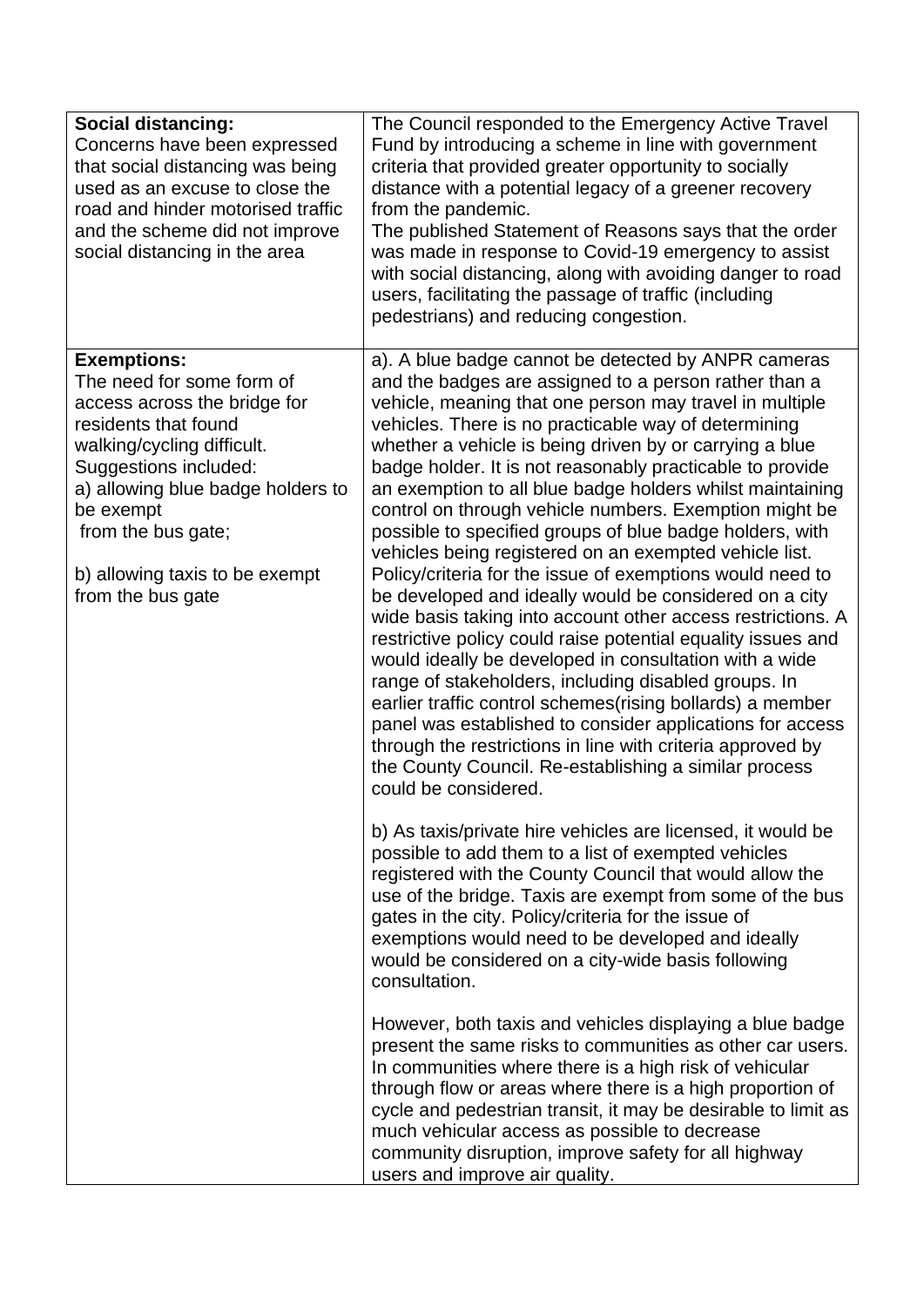| Safety:                            | The Council has responded to suggestions to improve         |
|------------------------------------|-------------------------------------------------------------|
| A lack of clarity from signage was | signage by adding additional signs where appropriate.       |
| felt to be decreasing safety,      | Vehicles confronted by the restriction are required to turn |
| including motorised vehicles       | in the road to avoid using the bus gate. It has to be       |
| making dangerous manoeuvres        | acknowledged that the turning areas are limited for larger  |
| to turn around, making the area    | vehicles, however, the reduction in through motor           |
| less safe for cyclists and         | vehicles on the route and reasonable forward visibility of  |
| pedestrians.                       | turning vehicles reduces safety risk in such manoeuvrers.   |
| A number of comments regarding     |                                                             |
| safety referred to the build-outs. |                                                             |
|                                    |                                                             |

#### Non-statutory six-week public survey

- 2.5 To reach a wider audience outside of the formal ETO process an online public consultation was undertaken to provide an additional opportunity for individuals to submit their opinion on the scheme. The consultation was live between 9<sup>th</sup> November and 24<sup>th</sup> December 2020 and a total of 3,526 responses were submitted.
- 2.6 The consultation was undertaken by the County Council, in line with best practice guidance from Consultation Institute. Following the best practice principles ensures that consultation is carried out with integrity, is visible to the public, is accessible, transparent and fair. The analysis suggested that there were potentially a number of duplicate responses submitted in response to the non-statutory public consultation, which may influence the number of responses either supporting or opposing the scheme. This issue, together with the high response rate, resulted in the analysis of the results of the consultation taking longer than anticipated. This is explained further in the report in Appendix 3.
- 2.7 A full analysis of the responses is included in Appendix 3. Many of the views expressed in the non-statutory consultation were similar to the views expressed in the statutory objection period.

#### **Petitions**

2.8 Along with the individual comments and objections, a hand signed petition and three linked on-line petitions were compiled, all opposing the current restrictions, or some aspect of them, and seeking significant modifications or the re-opening of the Bridge. These were handed to the former Chair of the Highways and Transport Committee at a site meeting in December. The petitions are stated to contain 4,763 signatures in total.

2.9 The validity of the linked petitions has been questioned by CamCycle. It is stated that: "*We see no evidence that those signing the petition are aware that their names are apparently used to count towards the other petitions. It is likely that there will be crossover between these petitions, which could mean people are double-counted. We are aware of a signatory who has been added to other petitions without their permission and who has noticed the triplication of their signature across the petitions. It is clear from even the signatories themselves that it cannot validly be assumed that those in favour of one are in favour of the others*"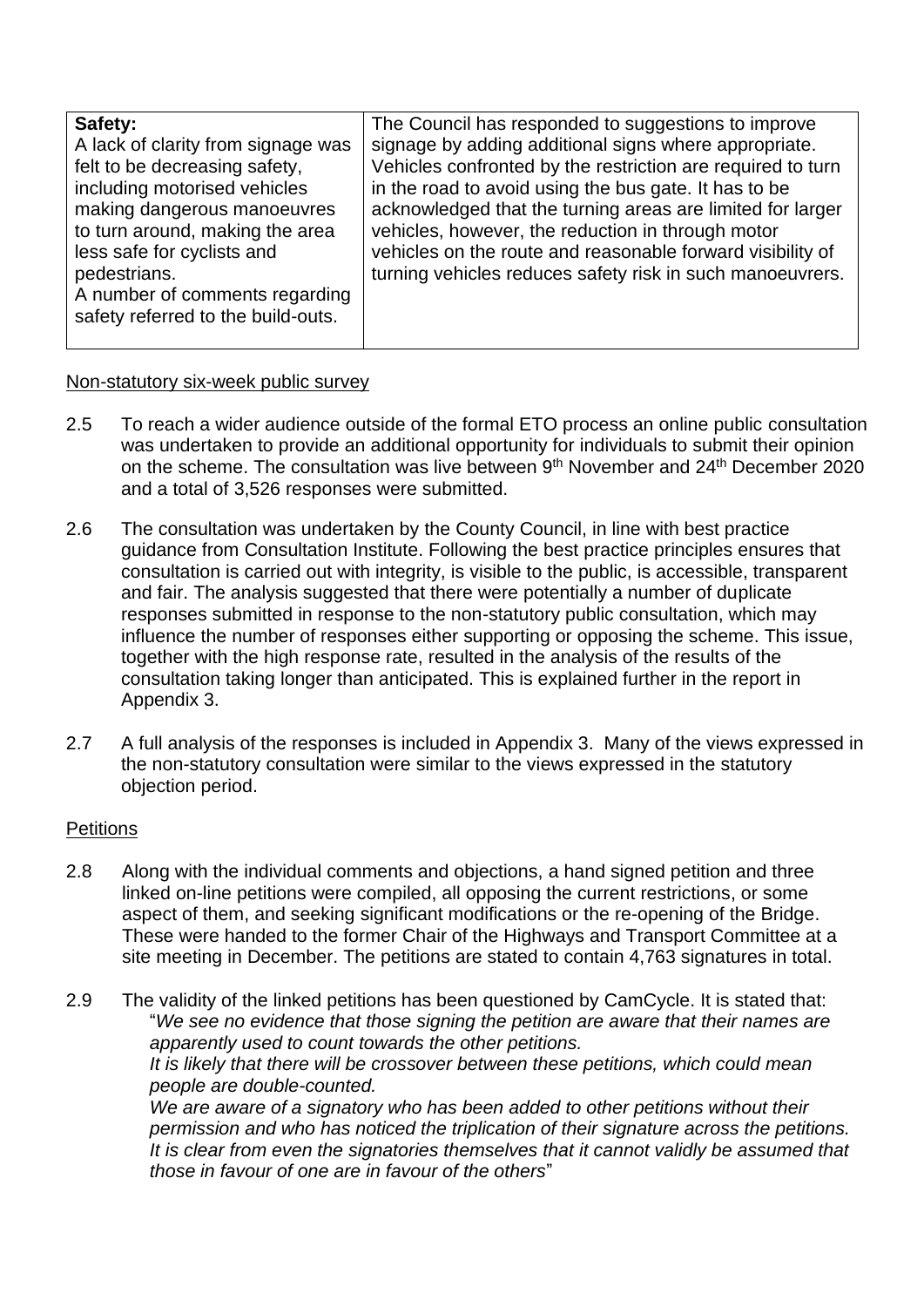#### Footway Build-outs

- 2.10 As mentioned in paragraph 1.12, temporary build-outs along the route were provided primarily to increase space for social distancing. A number of comments in both the formal responses and the public consultation have been made highlighting that the benefits provided are very limited. Further comments have suggested that they present potential hazards to road users, particularly cyclists.
- 2.11 The build outs do not require any traffic order for their use, but in order to be operationally practicable a reduction in motorised traffic volume is required. This is provided by the experimental bus gate restriction. The design of the build-outs is very temporary in nature due to the quick implementation and the experimental nature of the of the scheme.
- 2.12 It must be acknowledged that the appearance of the build-outs is unsightly and their temporary nature does present accessibility issues. The temporary nature means that they require routine maintenance to ensure that their position is maintained. It is not practicable to maintain them in their current form. A revised form (kerbing and footway construction) could replace the temporary arrangement, subject to funding availability, if the bus gate restriction becomes permanent. There are opportunities to improve the streetscape along Mill Road to further enhance the positive impact of reduced vehicular traffic. Any future changes would be best included as part of a wider environmental streetscape enhancement and traffic management strategy. This is outside of the scope of the current Emergency Active Travel fund and alternative funding would be needed.
- 2.13 Many comments received during the objection period and public survey related to the build-outs and were primarily negative. Officers have visited the site and observations have shown that use of the build-outs is limited in respect of social distancing and that there are occasions when both motor vehicles and cycles fail to observe the assigned priority and do not give way. However the two build-outs at the foot of the bridge serve to highlight the restriction and make sign positions prominent. The build-outs in any form can only be retained if traffic flows are reduced, however, given their apparent limited use and the lifting of social distancing requirements, it is recommended that with the exception of those on the bridge if the restriction is retained, they are removed, regardless of whether the committee decides to make the restriction permanent or not.

#### Traffic impact

2.14 Some general traffic flow information is available from sensors across the city and in the area concerned. This data has provided an indication of fluctuations in volumes. During July and August of 2019 the bridge was completely closed to all traffic except for pedestrians and cyclists (who were required to dismount). The 2019 Bridge Closure did see a decrease in motor vehicles on both Mill Road and an increase on Coldham's Lane indicating that this is the preferred alternative route for many drivers. It should be noted that during this period other work was undertaken on gas mains and a major fire occurred, both of which may have had an effect on access and traffic volume. During Autumn 2020 when lockdown restrictions were eased, Coldham's Lane also saw the closest return to pre-lockdown levels of traffic compared to the other locations in the area, again indicating that it is bearing a significant amount of displaced traffic.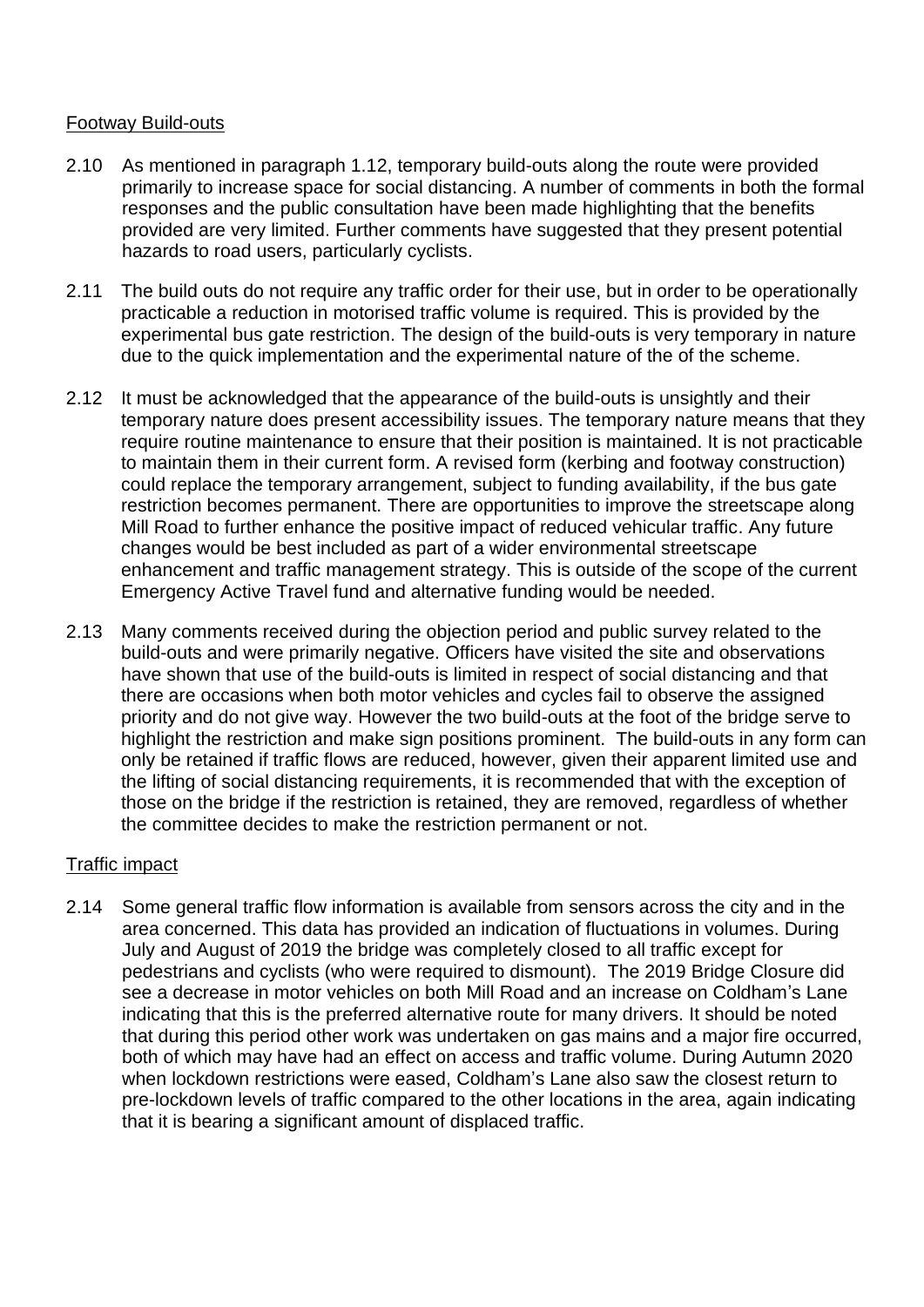

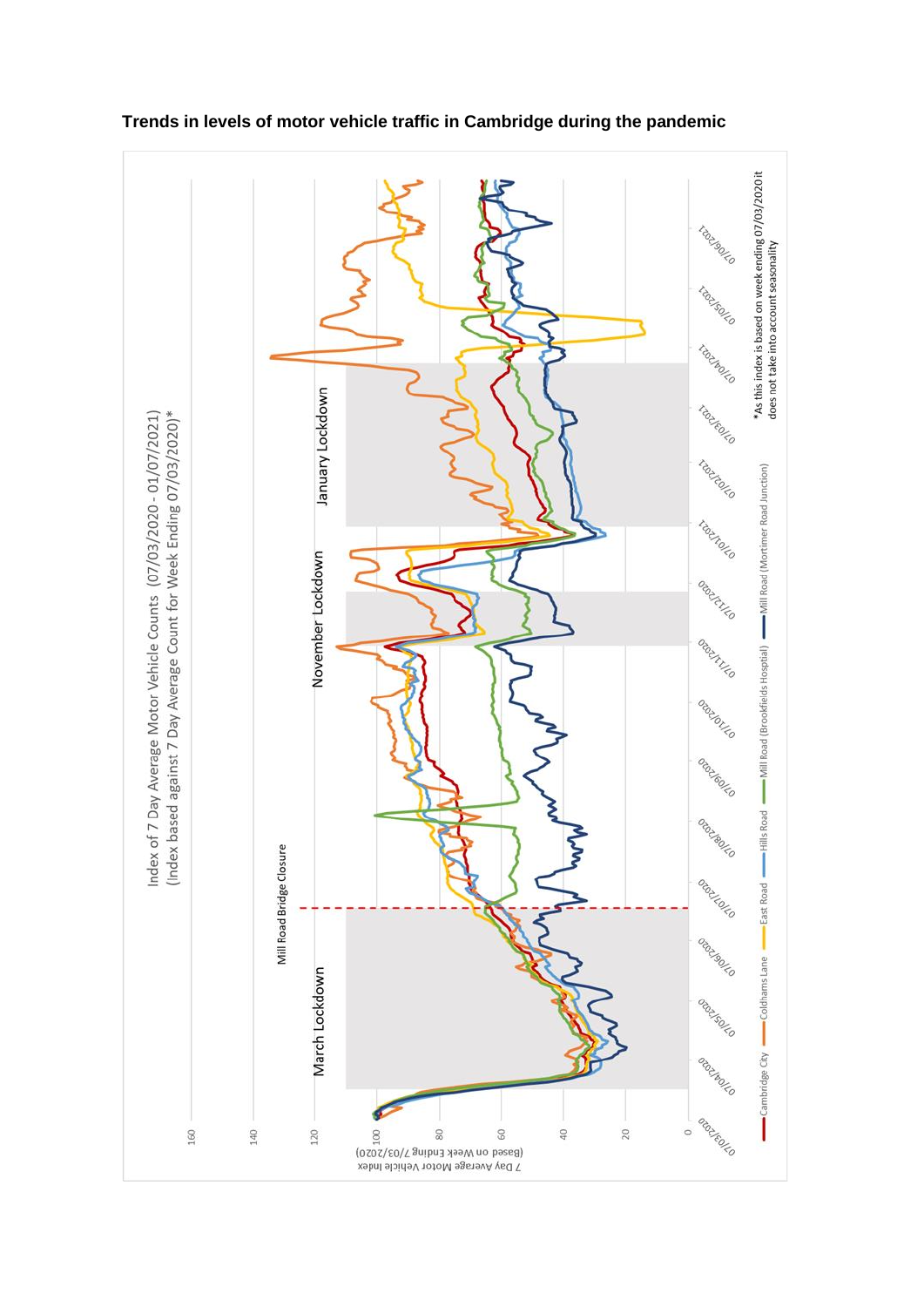2.15 Generally, across most of the Country, traffic levels have now returned to or close to pre-Covid levels. However, Cambridge City, along with some other areas, has bucked this trend and traffic levels across the city generally are still are around one third lower than pre-Covid restriction levels. Mill Road is showing a reduction in motor vehicle use below this level whilst Coldham's Lane and East Road have returned to close to pre-pandemic levels. This may be indicative of the displacement of traffic, but again it is not possible to disaggregate the impact of the closure from the general variations in travel during the pandemic.

#### Other considerations

- 2.16 The Greater Cambridge Partnership's City Access agenda covers a range of work-streams designed to tackle congestion, improve air quality and encourage the shift towards sustainable transport modes. A key work-stream is a review of the city road network hierarchy which is being undertaken in partnership with the County Council and the CPCA. The project aims to define the future role of individual roads and streets within the hierarchy in terms of their movement and place functions to deliver healthy streets; this should define the future role for Mill Road. Another key output will be a set of principles governing how individual transport modes would utilise the road network which will also influence access on the Mill Road corridor.
- 2.17 Once a new hierarchy has been developed, an implementation plan would be developed to prioritise changes to the network to deliver its newly defined functionality. The timescale for delivery would be influenced and informed through alignment with other City Access work-streams. Given its importance, the hierarchy review is being fast tracked by officers but a definitive timescale is yet to be confirmed.
- 2.18 The GCP's Eastern Area Access Study is also likely to have implications for Mill Road and neighbouring routes such as Coldham's Lane, Hills Road and Newmarket Road.
- 2.19 It should be noted that a modal filter or other measures to reduce traffic volume on Coldham's Lane was requested as a part of the Active Travel Tranche 2 programme and was approved for further development. This could mitigate the impact resulting from Mill Road displaced traffic but illustrates the need to view restrictions in wider context as a restriction on Coldham's Lane will potentially move traffic to other route(s), the impact of which needs to be considered.

#### Air quality

2.20 Air quality is monitored by Cambridge City Council. Nitrogen Oxide (NO2) diffusion tubes are utilised in Mill Road and unsurprisingly, NO2 readings have reflected traffic volumes. Again, the extent to which air quality is affected by either the bus gate restriction or the pandemic cannot be determined. If the restriction were to become permanent, it is reasonable to expect an improvement in air quality in Mill Road commensurate with the reduction in traffic. Additional traffic displaced onto other routes would generally be expected to have a detrimental impact on those routes, but there are seasonal and environmental factors that affect air quality which does not mean that there is automatically an increase in NO2 of the same magnitude. See Appendix 4.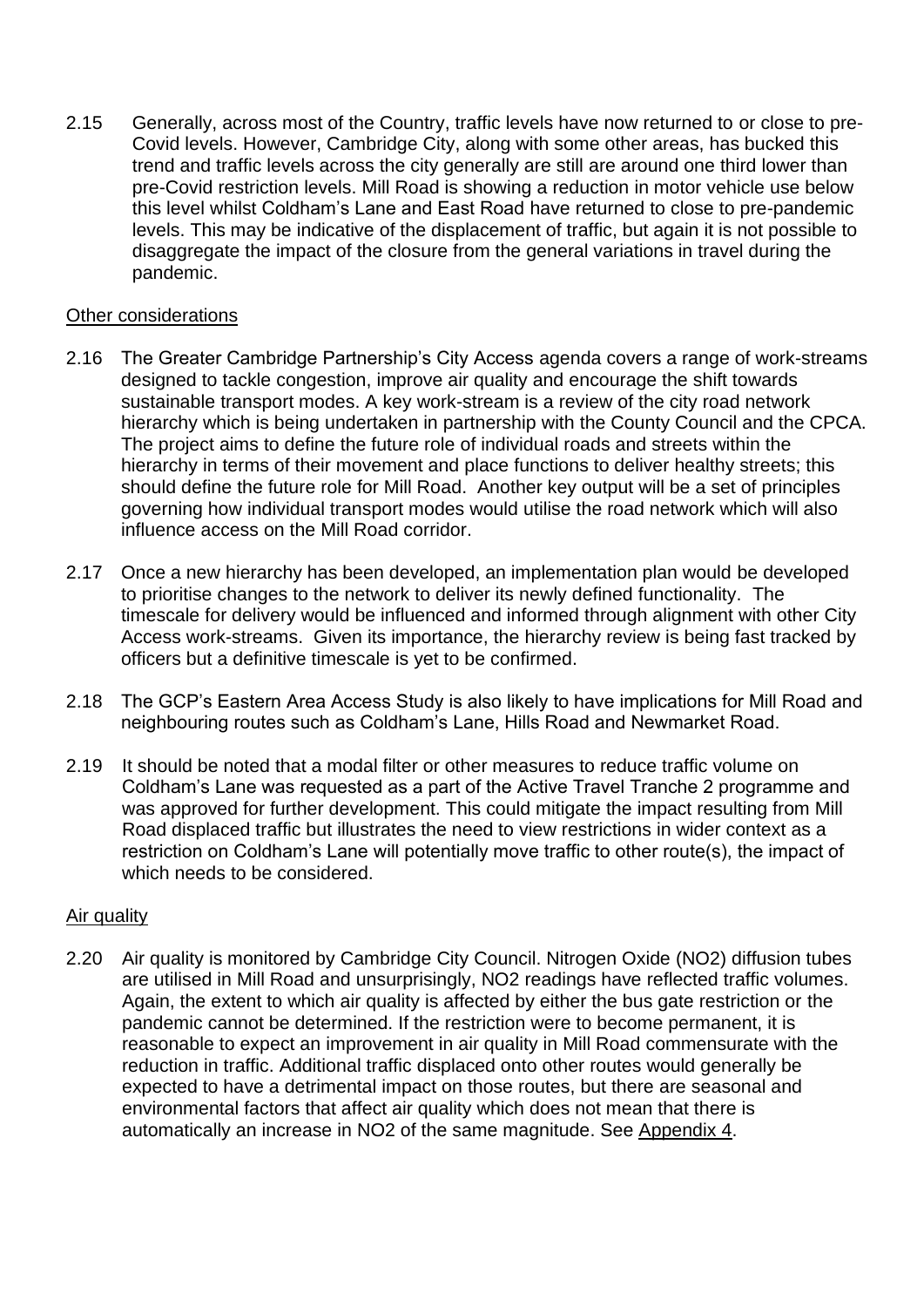#### Bus Services

2.21 Bus operators have commented that their service using Mill Road (Citi2), a high frequency service, is now running more reliably to the timetable and has benefited from the bus gate, although this has been difficult to make an accurate comparison owing to abnormal operating conditions during the pandemic.

#### **Conclusions**

- 2.22 Mill Road, although a "c" class road in the network, has historically carried a significant volume of through traffic to and from the city. As demand on access increases, managing its uses safely will become increasingly difficult. Public feedback through the consultation is shown to be mixed with a relatively balanced view of those who support or object to making the ETO permanent. The experimental restriction has highlighted transport benefits for many users of the road, particularly non-motorised users. At the same time, disadvantages have also been highlighted in respect of accessibility, especially for businesses, disabled drivers and taxi users, along with detrimental impacts on trade from reduced footfall and on alternative routes from displaced traffic. Balancing the pros and cons of the restriction has been made extremely difficult by the short timescale for introduction and the on-going restrictions on travel brought about by the pandemic. Such a restriction impacts on a wide area of the network and cross sections of the community. As such the future of Mill Road would ideally be considered in a holistic way rather than in isolation, including consultations with stakeholder groups and the public, along with traffic monitoring and modelling and consideration of mitigation on alternative routes. The time to undertake such a review is estimated to require at least 12 months and will be dependent on how quickly travel patterns stabilise and the future impact of the pandemic.
- 2.23 The current Active Travel Fund is of limited duration until March 2022 and it is not possible to deliver a complete review within the time available. Therefore, an alternative source of funding will need to be identified for the implementation of a final scheme. This would best follow the route hierarchy review and might be suited for inclusion in the Greater Cambridge Partnership's programme but will require further discussion.
- 2.24 Initial consideration has been given options to address some of the issues raised at consultation. These are shown in the options appraisal in Appendix 5 along with officer comments. These options could form some of the points for discussion and consideration during any consultation undertaken as part of the development of further proposals for traffic management in the area.
- 2.25 Whilst such a comprehensive study and design is undertaken there are two principal options for the committee:
	- Make the experimental order permanent, or
	- Abandon the experimental order
- 2.26 Given the lack of clear data on the impact of the restriction, the decision will need to be made on the basis of alignment with national and local transport policy and stakeholder and public feedback.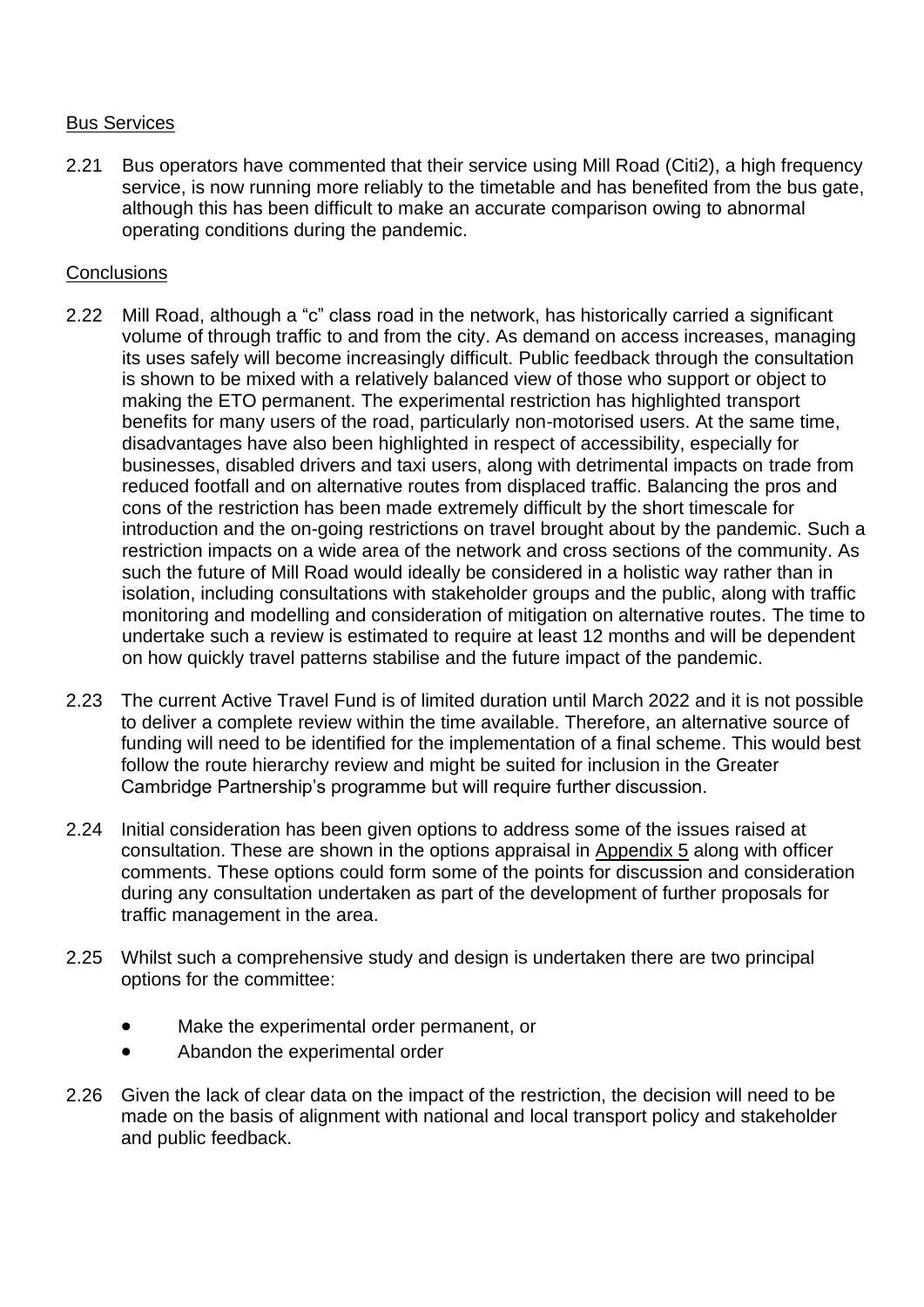2.27 The use of the ETO was driven to a large extent, by the pandemic and the Statement of Reasons states that it was made in response to Covid-19 emergency to assist with social distancing, along with avoiding danger to road users, facilitating the passage of traffic (including pedestrians) and reducing congestion. As restrictions are now easing, the emphasis on the purpose of the order has changed. If the current restriction were to be made permanent it is considered that a new permanent TRO should be advertised to reflect the change in need for the order. This would require a further publication of proposals and allow a further 21-day period for objections that would be referred back to Committee in due course.

# 3 Alignment with corporate priorities

- 3.1 Communities at the heart of everything we do The report above sets out the implications for this priority in 1.13 and 1.14
- 3.2 A good quality of life for everyone The following bullet points set out details of implications identified by officers:
	- A low traffic environment encourages active travel
	- Active travel options are less likely for mobility impaired people to travel along Mill Road who may suffer a financial impact in increased fuel costs or taxi fares
	- Potential air quality improvements on Mill Road resulting in health benefits
	- Longer motor vehicle journeys for some business operators, residents and visitors to Mill Road
	- Bus journey times are more reliable
	- Traffic displaced onto other routes along with associated problems that may need addressing
- 3.3 Helping our children learn, develop and live life to the full There are no significant implications for this priority.
- 3.4 Cambridgeshire: a well-connected, safe, clean, green environment The following bullet points set out details of implications identified by officers:
	- Improvement to air quality on Mill Road, although detrimental impact may be felt on alternative routes
	- Safer environment for active travel
	- Encourages mass passenger transport over private car
- 3.5 Protecting and caring for those who need us There are no significant implications for this priority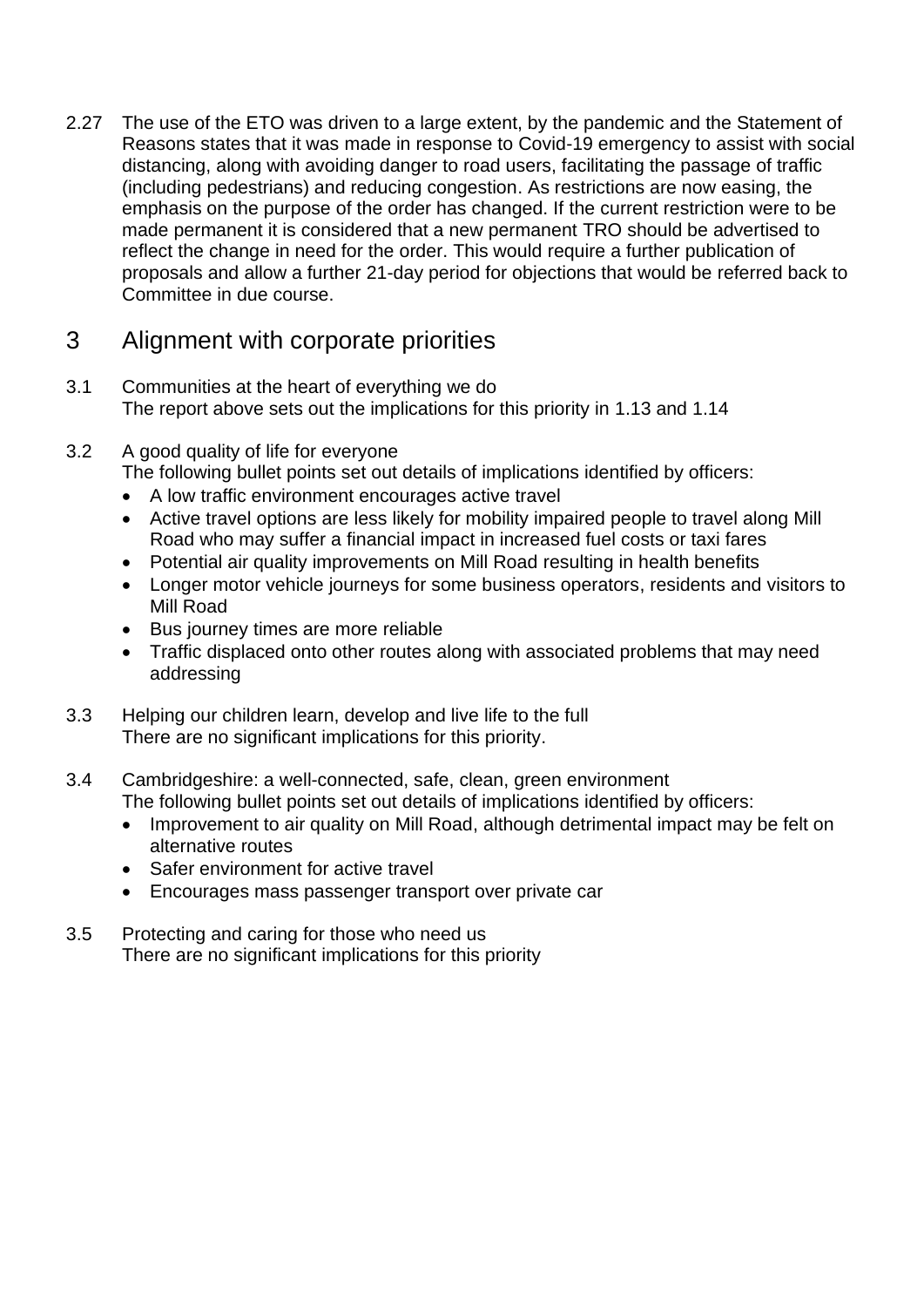# 4 Significant Implications

- 4.1 Resource Implications There are no significant implications within this category.
- 4.2 Procurement/Contractual/Council Contract Procedure Rules Implications The following bullet points set out details of significant implications identified by officers:
	- All work has been commissioned using the County Council's Contracted providers
- 4.3 Statutory, Legal and Risk Implications The following bullet points set out details of significant implications identified by officers:
	- The Traffic Order Process is subject to challenge if it is believed that the County Council has acted outside of its powers.
- 4.4 Equality and Diversity Implications The report above sets out details of significant implications in the table in paragraph 2.4 and explained in more detail within the Equality Impact Assessments in Appendix 1.
- 4.5 Engagement and Communications Implications The report above sets out details of significant implications in paragraphs 2.2 to 2.13, and in more detail within the Summary Reports in Appendices 1 and 2.
- 4.6 Localism and Local Member Involvement
	- The following bullet points set out details of significant implications identified by officers:
	- Local Members were engaged in discussions at an early stage of the development of the proposal and throughout the process.
- 4.7 Public Health Implications

The following bullet points set out details of significant implications identified by officers:

- A low traffic environment encourages active travel which can result in significant personal health benefits.
- Reduction in traffic and congestion can improve air quality on Mill Road which in turn has significant health benefits for those who live on or use the road.
- However, a detrimental impact may be felt on alternative routes.
- 4.8 Environment and Climate Change Implications on Priority Areas:
- 4.8.1 Implication 1: Energy efficient, low carbon buildings. Neutral Status: Explanation: The proposal does not include any change to buildings.
- 4.8.2 Implication 2: Low carbon transport.

Positive Status:

Explanation: The option to retain the bus gate reduces through traffic and creates a better environment for active travel modes, encouraging walking and cycling. A less congested route has also shown to improve bus journey times which may encourage travel by public transport. Should the decision to remove the bus gate is taken these benefits will not be realised.